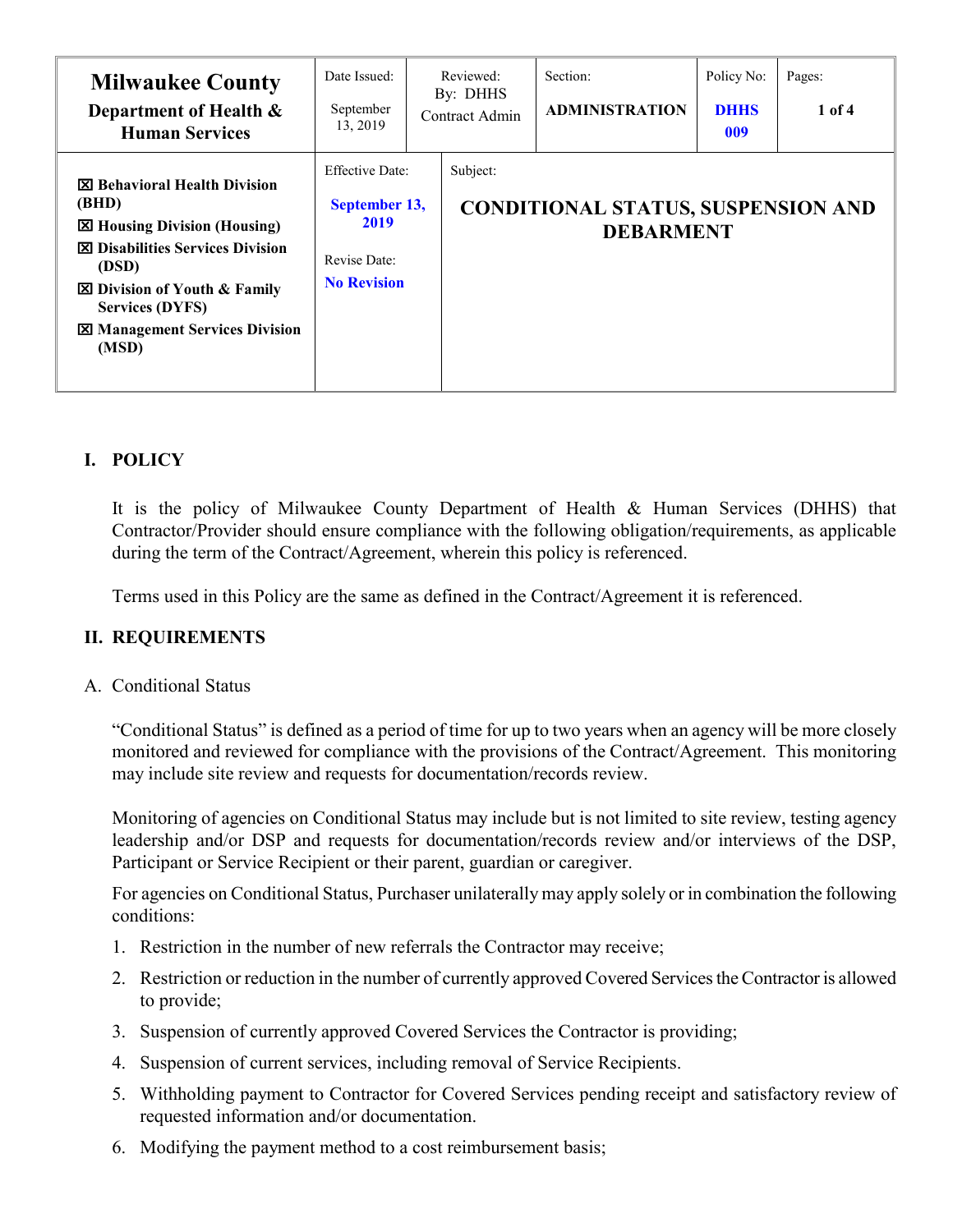- 7. Requiring additional, more detailed financial reports;
- 8. Performing additional project monitoring;
- 9. Requiring the Provider to obtain technical or management assistance;
- 10. Establishing additional prior approvals; or

Other conditions that the Purchaser considers appropriate considering the circumstances Agencies Subject to Conditional Status Include:

1. New Contractors

New Contractors will be subject to Conditional Status for two years from the effective date of the initial Contract.

2. Current Contractors

Current Contractors may be placed on Conditional Status when one of the following conditions occurs:

- a. Previous suspension, which may or may not include compliance with a corrective action plan.
- b. Critical incident/complaint, which may or may not include compliance with a corrective action plan.
- c. Addition of new service(s), for the newly added service(s) only.
- d. Findings resulting from a Site Review/audit by Purchaser representative, the Milwaukee County Division of Audit Services and/or representatives of appropriate federal, state or local agencies that document quality and/or fiscal concerns related to applicable Policies and Procedures.
- e. Other material breaches of the Contract/Agreement
- f. Joining network after being terminated for cause earlier (usually after a period of three years).

Lack of compliance with a corrective action plan can lead to further sanctions as referenced in the Contract/Agreement and the "*Milwaukee County Department of Health and Human Services Administrative Probation Policy for Non-Compliance with Contract."* (See https://county.milwaukee.gov/EN/DHHS/Provider-Portal)

## B. Suspension

County shall have the right to suspend the Contractor for a period to be determined by County for any or all of the following reasons:

- 1. Failure to maintain in good standing required licenses, permits, certifications and/or insurance required by the Contract/Agreement.
- 2. Contractor has failed to comply or cooperate with a Quality Assurance Review or Audit.
- 3. Contractor has failed to correct findings or other conditions identified in a Milwaukee County audit, or annual independent audit.
- 4. Contractor is under investigation as a result of a Critical Incident/Complaint.
- 5. Contractor is under investigation by CMS, OIG, or other government entities.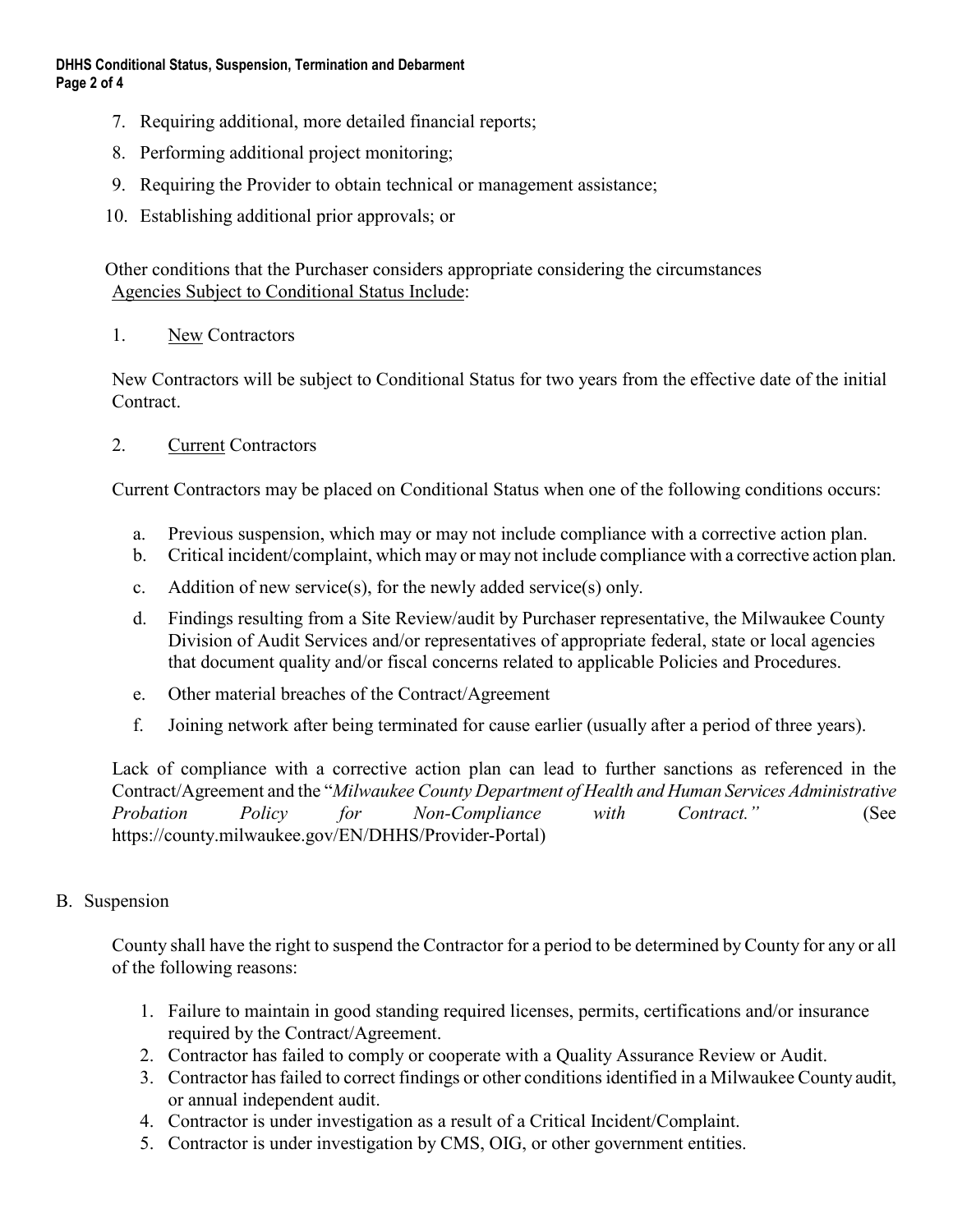#### **DHHS Conditional Status, Suspension, Termination and Debarment Page 3 of 4**

- 6. Contractor is under investigation for fraudulent business practices.
- 7. Contractor has failed to comply with a corrective action plan from a previous audit/critical incident/complaint finding.
- 8. Findings resulting from a site review or audit of the Contractor that document quality and/or fiscal concerns related to County policies, procedures, or services.
- 9. Failure of Contractor to respond to communication from County for a period of 30 days or more.
- 10. Other breaches of the Contract/Agreement.

Contractors that are suspended will be prohibited from receiving new referrals, may be prohibited from adding Direct Service Providers, may be prohibited from adding new services/programs under the Contract/Agreement, and/or may be prohibited from providing any and all Covered Services for any DHHS clients. Additionally, if the safety or wellbeing of clients is deemed by County to be at risk, County has the right to immediately remove existing clients from said Contractor without notice. Suspension may apply to a single service or to all services within a program or to all programs/services under a contractual relationship with County.

County reserves the right to determine the scope and duration of the suspension, as well as the process/methodology of any investigation resulting from the circumstances leading to the suspension.

The Contractor will be notified in writing in accordance with the Notices Clause of the Contract/Agreement of the reason for the suspension and the decision regarding reinstatement or termination.

Contractor will not be allowed to provide Covered Services or enter into or sign a new agreement with Milwaukee County programs even after the suspension or termination period is over if an amount due from Contractor remains outstanding and/or if an approved and current repayment plan (with no overdue installments) is not in place.

## Payments to Contractors under Suspension

Suspended Contractors may be paid for authorized and substantiated services provided for clients before or during a suspension. If the suspension is for a specific service or specific service within a specific program, the Contractor may be paid for other approved services provided during the suspension period. However, County reserves the right to withhold payment for all authorized and billed services if the nature of the suspension is for undocumented or otherwise unsubstantiated care provided by the Contractor to a Milwaukee County client or other actions by Contractor which have harmed or threatened to harm the welfare of Milwaukee County clients. Withholding such payments will remain in effect until a County review of the suspension is completed and a determination for reinstatement or termination of Contract is made.

## C. Debarment by Milwaukee County

Contractor may have any or all agreements with Milwaukee County terminated for cause, and/or may be debarred from future contracting opportunities with County for commission of, but not limited to, the following offenses: Commission of fraud or a criminal offense in connection with obtaining, attempting to obtain, or performing under a contract or agreement with the County; violation of Federal or State antitrust statutes; commission of embezzlement, theft, forgery or bribery; falsification or destruction of records